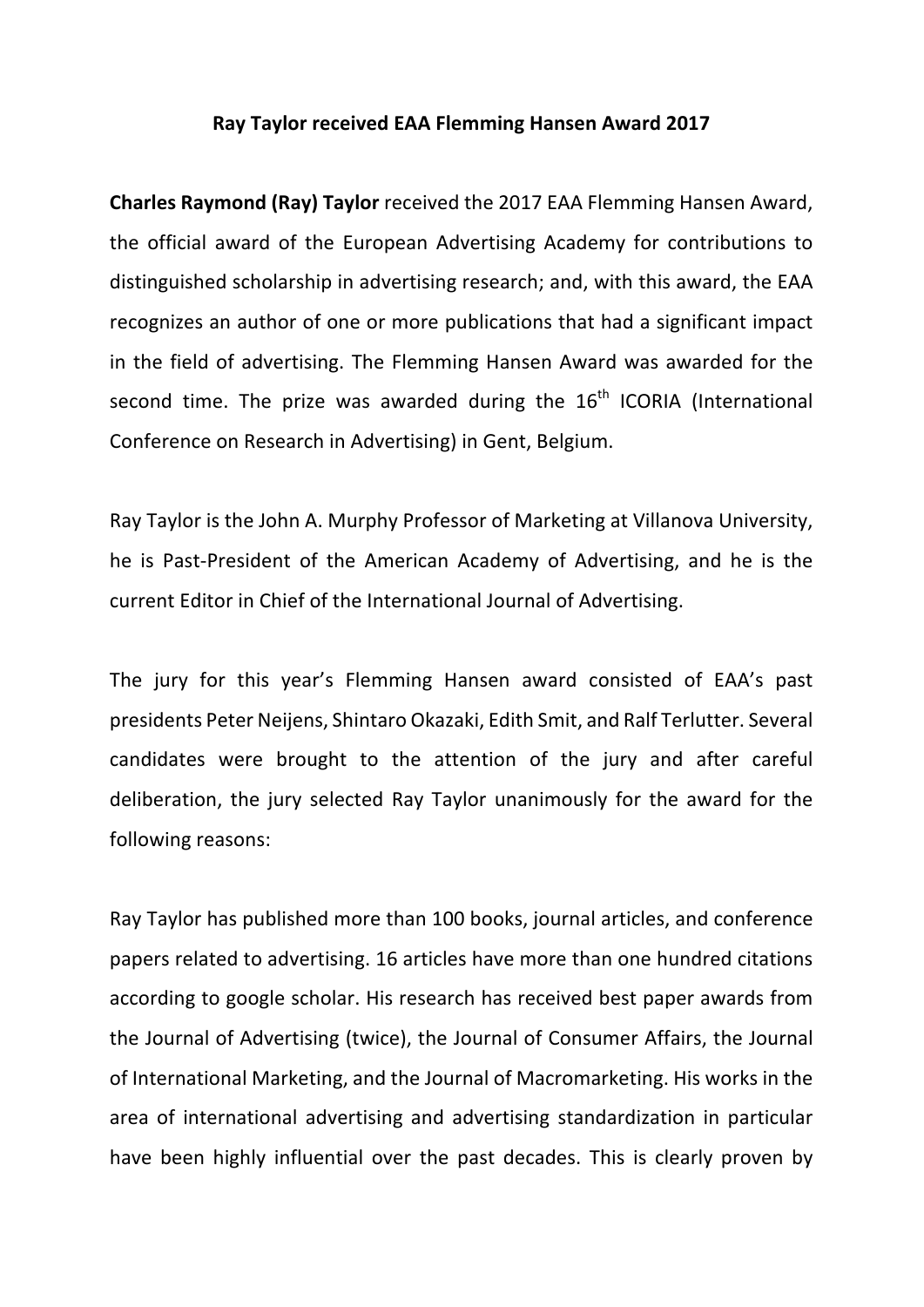several articles, which enjoy a high impact. He has also published extensively in the field of new technology and online advertising.

The winner's publication productivity had already been proven by the Ford and Merchant analysis of advertising research productivity of advertising scholars in the period of 1997 to 2006, as published in the Journal of Advertising in 2008; and was again confirmed by the more recent analysis of productivity and impact of advertising scholars by Chan, Tse and Hung, as published in the International Journal of Advertising in 2017. He also received the Ivan L. Preston Award for Outstanding Lifetime Contribution to Advertising Research in 2012, the prize that is awarded by the American Academy of Advertising.

Ray Taylor has also moved the advertising discipline forward through his many years of work as a journal editor.

He is a truly international scholar with an excellent network and he builds bridges between scholars and institutions worldwide. He is well connected in all parts of the world and he generously shares his good connections with other researchers, helping them to build their own networks and careers.

Ray Taylor has a long lasting and close relationship with the European Advertising Academy and ICORIA and is a powerful ambassador for EAA and ICORIA. He has also helped to develop the relationship with the AAA, the American Academy of Advertising, in recent years and was very important for the emancipation of ICORIA in the US.

He has also given numerous invited presentations, has been a visiting professor at several international universities and he has presented his research at countless marketing conferences. He has mentored young scholars as Ph.D. supervisor and at Ph.D. student workshops.

**About Flemming Hansen:** Flemming was a marketing research and marketing communication scholar from Denmark who was very successful and influential